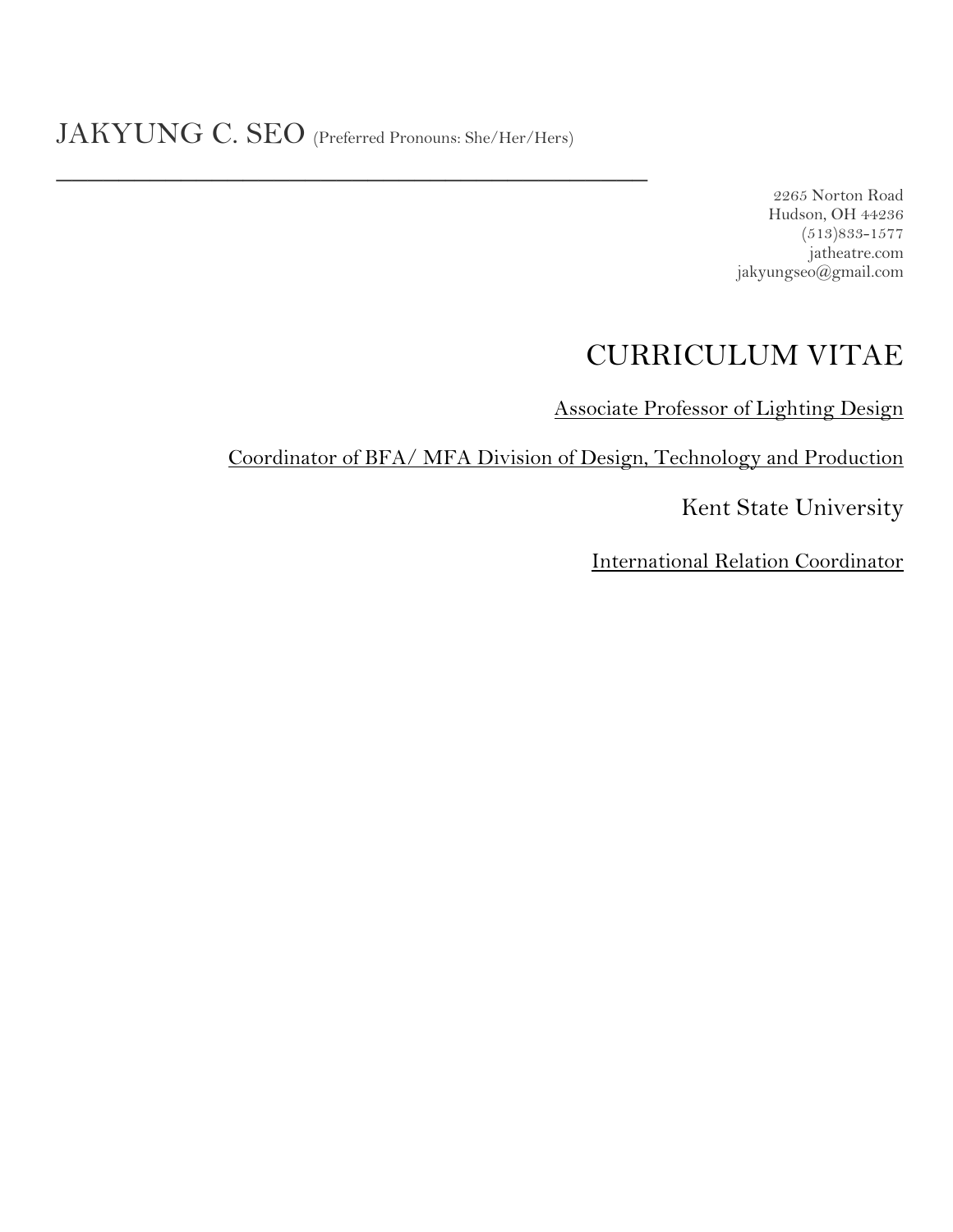# **EDUCATION**

- M.F.A. Lighting Design, University of Illinois at Urbana-Champaign (UIUC), 2004
- B.A. Department of Theater and Film, Kyung Sung University (KSU), Busan, Korea, 1998

## **RECENT PROFESSIONAL WORKING EXPERIENCE**

2019-current **Artistic Director and Founding member** of Global Women Performing Arts Festival (GWPAF) (https://gwfeng.imweb.me/)

International Grant

- Earned \$90,000 from Art Council South Korean in 2022
	- : Responsible for programming international performing arts and coordinating international artists contracts

: Working with Busan City Council to create Art Tour for international artists during GWPAF

: Created a visiting plan for one of Kent students, Bethy Winter (BFA Lighting) and Raymond Bobgan (Executive Artistic Director of Cleveland Public Theatre) during summer of 2022.

- Earned \$60,000 from Art Council South Korean in 2020
	- : Responsible for programming international performing arts and coordinating international artists contracts
- Earned \$8,000 from Art Council South Korea in 2019

: For exchanging artist program between Cleveland Public Theatre, Cleveland and Actor, Audience and Space Theatre Company : https://www.borderlightcle.org/good-at-heart/

## **PROFESSIONAL LIGHTING DESIGN EXPERIENCE**

#### **REGIONAL & PROFESSIONAL THEATRE IN USA**

| 2022 | I'm Back Now<br>Cleveland Play House (LORT Theatre), Cleveland, OH<br>World Premiere at Allen Theatre<br>Director: Stori Ayers                                                                      |
|------|-----------------------------------------------------------------------------------------------------------------------------------------------------------------------------------------------------|
| 2020 | <b>Dream Rust Workshop</b><br>- Special performance hosted by John F. Kennedy Center<br>Gordon Square Theatre, Cleveland Public Theatre (Equity Theatre), Cleveland, OH<br>Director: Raymond Bobgan |
| 2019 | <b>Tintypes</b><br>Porthouse Theatre (Equity Theatre at outdoor), Cuyahoga Falls, OH<br>Director: Eric van Baars                                                                                    |
| 2019 | Revolt. She Said. Revolt. Again<br>Dobama Theatre (Equity Theatre), Cleveland, OH<br>Director: Sarah Wansley (NY based Director)                                                                    |
| 2018 | Observed all of aspects in lighting design process at Broadway Theatre, NY<br>My Fair Lady at Lincoln Center- LD: Donald Holder                                                                     |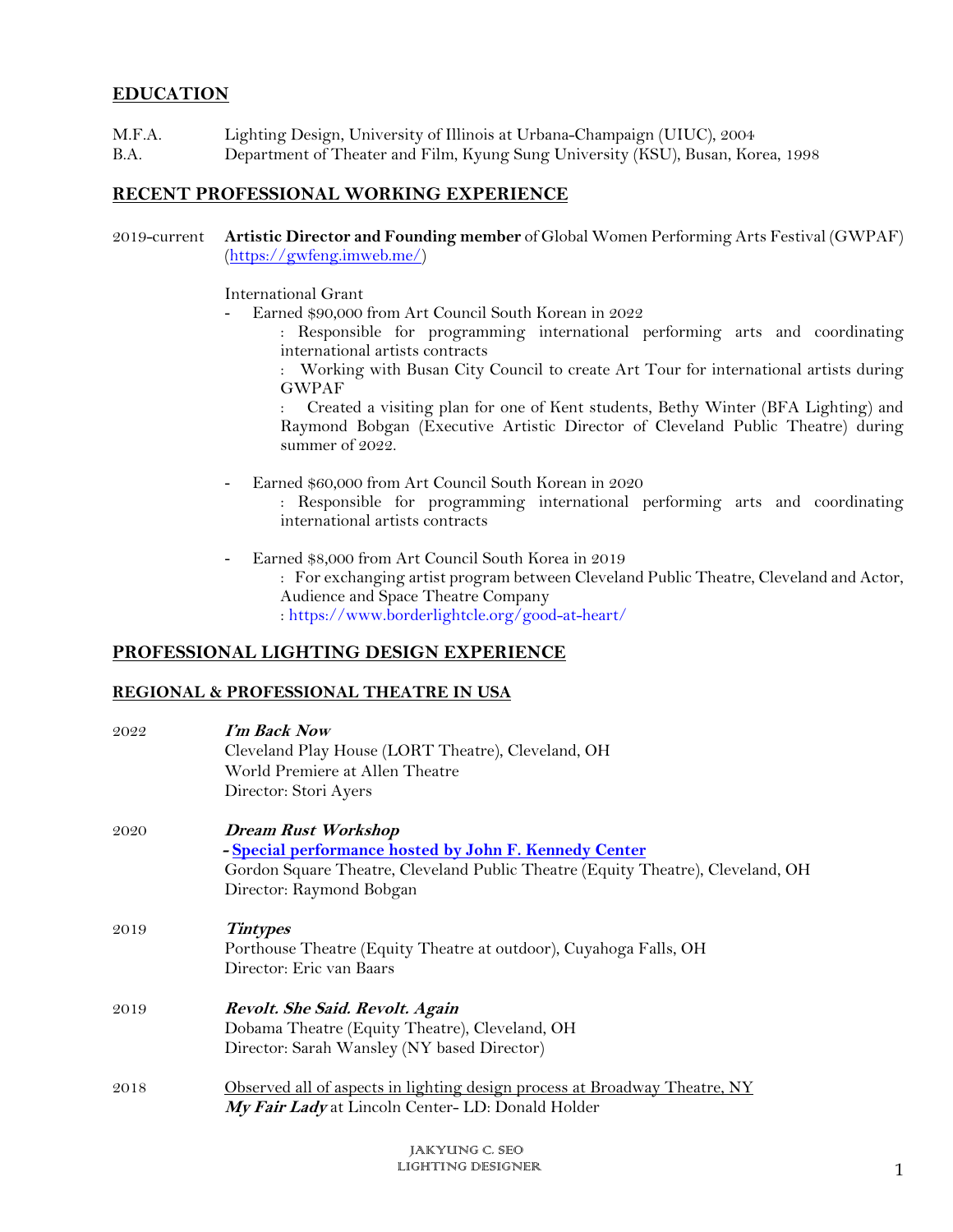|      | <b>Escape to Margaritaville</b> at the Marquis Theatre- LD: Howell Binkley                                                                        |
|------|---------------------------------------------------------------------------------------------------------------------------------------------------|
| 2017 | Ain't Misbehavin<br>Porthouse Theatre (Equity Theatre at outdoor), Cuyahoga Falls, OH<br>Director: Eric van Baars                                 |
| 2016 | Light the Lights, OL' Moses CLE!<br>Gordon Square Theatre, Cleveland Public Theatre, Cleveland, OH<br>Director: Raymond Bogan & Beth Wood         |
| 2016 | <b>Ring of Fire</b><br>Porthouse Theatre (Equity Theatre at outdoor), Cuyahoga Falls, OH<br>Director: Steven Anderson                             |
| 2016 | <b>Ring of Fire</b><br>Studio Two, Riffle Center, Contemporary American Theatre Company (CATCO), Columbus, OH<br>Director: Steven Anderson        |
| 2015 | <b>Steel Magnolias</b><br>Studio One, Riffle Center, Contemporary American Theatre Company (CATCO), Columbus, OH<br>Director: Steven Anderson     |
| 2014 | <b>American Falls</b><br>Cleveland Public Theatre, Cleveland, OH<br>Director: Raymond Bogan                                                       |
| 2013 | <b>Five Guys Named Moe</b><br>Studio Two, Riffle Center, Contemporary American Theatre Company (CATCO), Columbus, OH<br>Director: Steven Anderson |
| 2013 | <b>South Pacific</b><br>Porthouse Theatre (outdoor), Cuyahoga Falls, OH<br>Director: Therese Kent                                                 |
| 2012 | <b>Damn Yankees, Associate Lighting Designer</b><br>Porthouse Theatre (outdoor), Cuyahoga Falls, OH<br>Director: Therese Kent                     |
| 2012 | Soldier's Tale<br>Toledo Symphony Orchestra with Glacity Theatre, Peristyle Theatre, OH<br>Director: Cornel Gabara                                |
| 2010 | Face (Premiere)<br>Eye to Soul (ETS) Theatre Company, Edinburgh Fringe Festival, Edinburgh, UK<br>Director: Hearry Kim                            |
| 2010 | The 25th Annual Putnam Spelling Bees<br>Porthouse Theatre, Cuyahoga Falls, OH<br>Director: Terese Kent                                            |
| 2009 | <i>Face</i> (Premiere)<br>Eye to Soul (ETS) Theatre Company, Director: Hearry Kim<br>Off-Off Broadway, New York, NY                               |
|      |                                                                                                                                                   |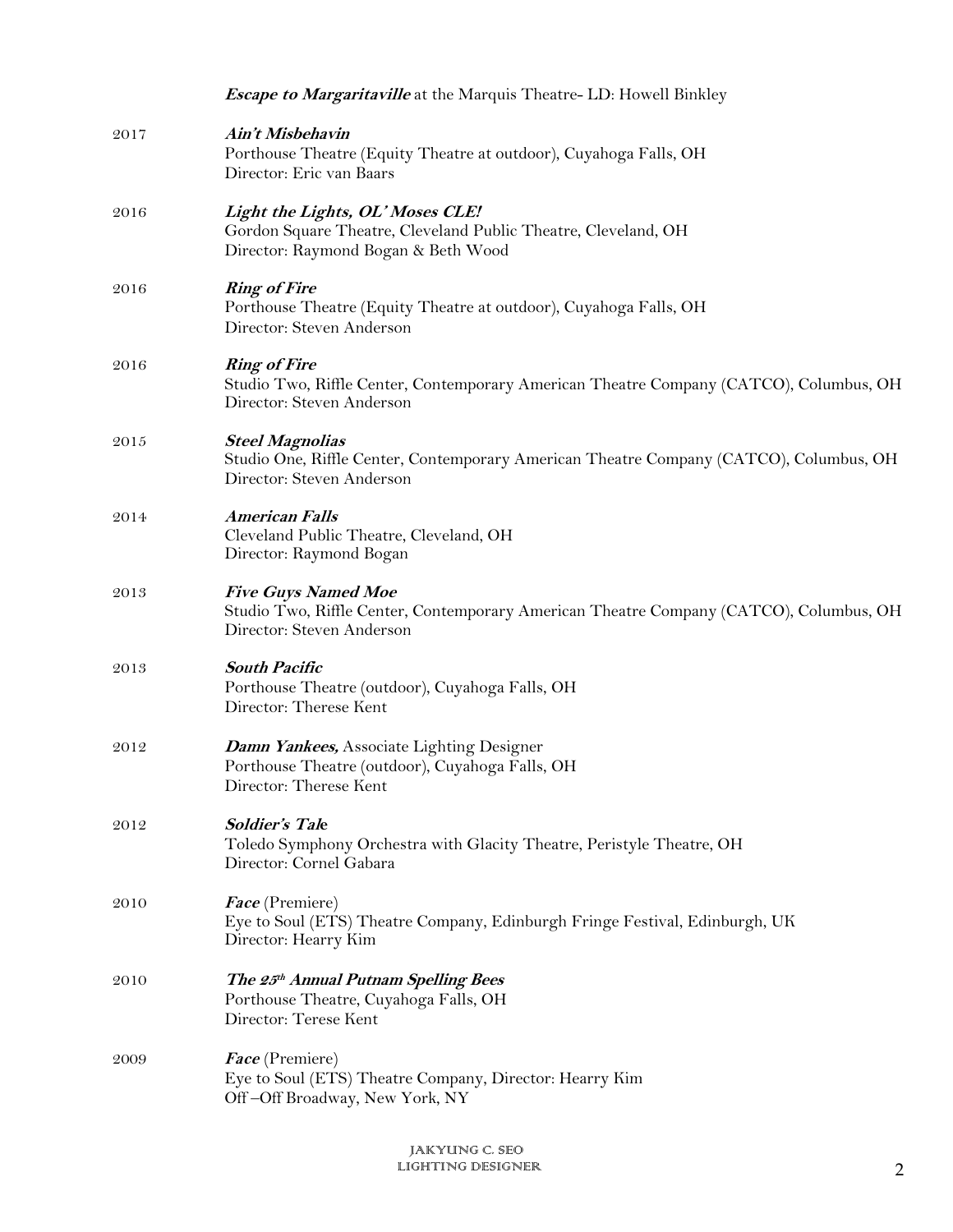| 2007 | Who's Afraid of Virginia Woolf?<br>Glacity Theatre Company, Toledo, OH<br>Director: Cornel Gabara                                                                                                                                      |
|------|----------------------------------------------------------------------------------------------------------------------------------------------------------------------------------------------------------------------------------------|
| 2006 | <b>One Nation, Under God</b> (Premiere)<br>Grove Theatre Center, Lodestone Theatre Ensemble, Los Angeles, CA<br>Director: Philip W. Chung                                                                                              |
| 2005 | <b>Fantastics</b><br>Center Theatre, Center for Performing Arts, Summer Theatre, Toledo, OH<br>Director: Kirby Wahl                                                                                                                    |
| 2004 | <b>Come Home</b><br>Charley Patton: Part 3 of the Geography Trilogy, Playhouse Theatre,<br>Krannert Center for the Performing Arts, Urbana-Champaign, IL<br>Choreographer& Director: Ralph Lemon & Produced by Cross Performance, Inc. |
| 2003 | <b>Daughters of the Mock</b><br>Congo Square Theater Company, Victory Gardens Theater, Chicago, IL<br>Director: Libya V.Pugh                                                                                                           |
| 2002 | <b>Wedding Band</b><br>Assistant to the Lighting Design, Kathy A. Perkins, USAA<br>Steppenwolf Theatre, Chicago, IL                                                                                                                    |
| 2002 | Project 2050<br>New World Theater, Massachusetts, MA<br>Director: Talvin Wilks                                                                                                                                                         |
|      | <u>INTERNATIONAL WORK</u>                                                                                                                                                                                                              |
| 2021 | <b>Molly Bloom: Fragments</b> (Virtual Production)<br>Stray Dogs International, Invited Production at Global Women Performing Arts Festival,<br>South Korea<br>Director: Cornel Gabara                                                 |
| 2020 | The Stronger (Virtual Production)<br>Stray Dogs International, Invited Production at Pre- Global Women Performing Arts Festival,<br>South Korea<br>Director: Cornel Gabara                                                             |
| 2016 | <b>My Dear Helen</b>                                                                                                                                                                                                                   |

Actor, Audience and Space Company & Tabula RaSa Theatre, New York Director: Heyja Ju

# 2016 **My Dear Helen**

Actor, Audience and Space Company, Busan, South Korea Director: Heyja Ju

# 2016 **Binari** Mac Theatre Company,Edinburgh Fringe Festival, Edinburgh, UK Director: JungNam Lee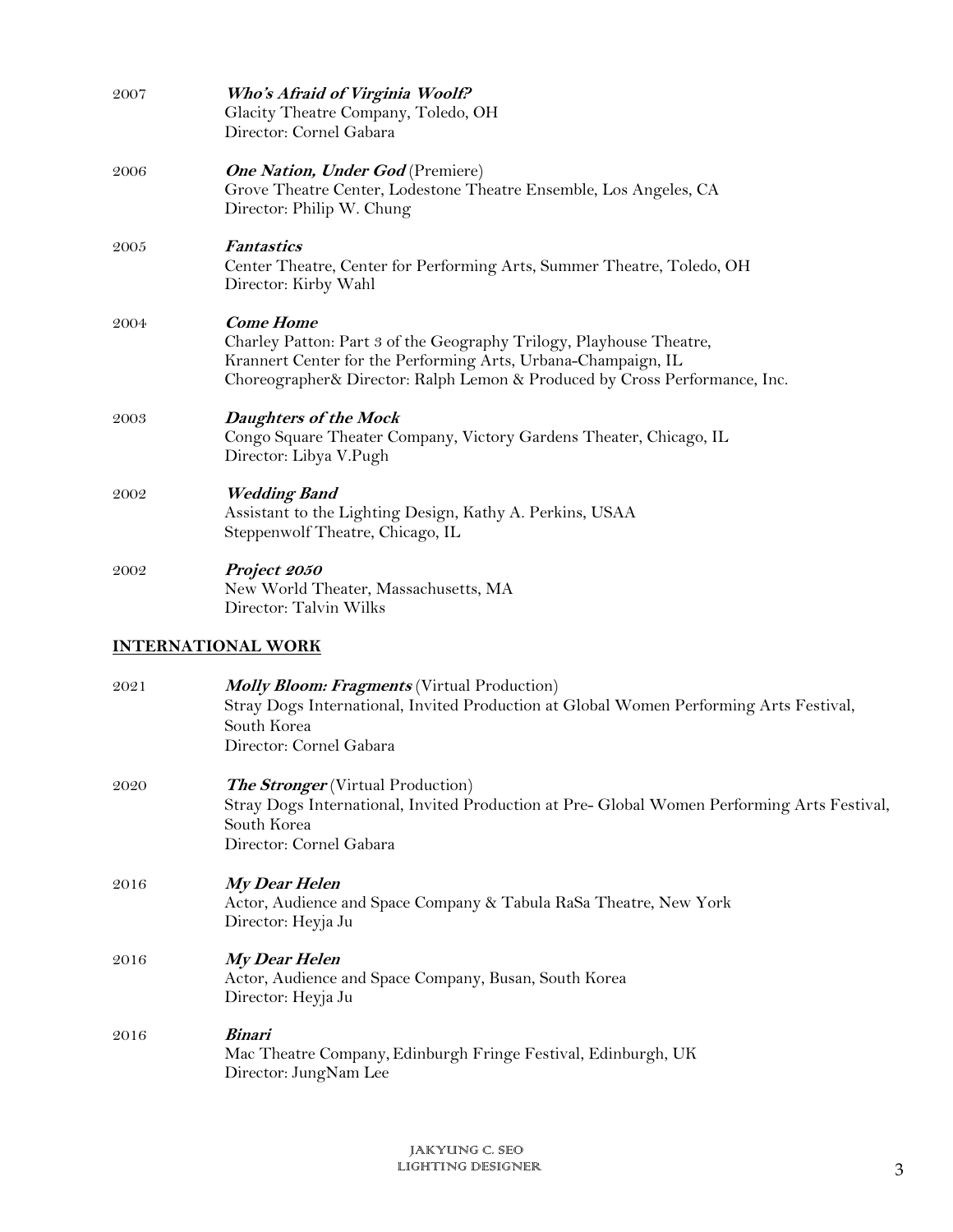| 2014 | <b>HwanSangShinHwa</b><br>Mac Theatre Company, Dong Rea Arts Center, Busan, South Korea<br>Director: Eric van Barrs & Participated at Mac Off Theatre Festivals                                                       |
|------|-----------------------------------------------------------------------------------------------------------------------------------------------------------------------------------------------------------------------|
| 2014 | <b>Binari</b><br>Mac Theatre Company, Presence Pasteur, Avignon Off Festival, Avignon, France<br>Director: JungNam Lee                                                                                                |
| 2014 | <b>Binari</b><br>Mac Theatre Company, Theatre Laboratory Elizabeth Cxercxuk, Paris, France<br>Director: JungNam Lee                                                                                                   |
| 2014 | <i><b>Binari</b></i><br>Mac Theatre Company, Participated at Sibiu International Performing Festival, Sibiu, Romania<br>Director: JungNam Lee                                                                         |
| 2013 | <b>Binari</b><br>Mac Theatre Company, La Condition Des Soies Theatre, Avignon, France<br>Director: JungNam Lee                                                                                                        |
| 2012 | Yes, Sir!<br>Mac Theatre Company, Dong Rea Arts Center, Busan, South Korea<br>Director: JungNam Lee                                                                                                                   |
| 2012 | <b>Eomuyi-Memoria Madre</b> (Premiere)<br>Yaryu Theatre Company & Instabili Vaganii<br>Busan International Theatre Festival, Concert Hall, Busan, South Korea<br>Director: JungNam Lee & Anna Dorno,                  |
| 2012 | Peter Pan, Hikosen Mask Play Company at Japan<br>Director: Heaja Ju<br>Busan MBC (Primary Broadcast in South Korea) Art Center<br>Toured 4 different cities, Universal Art Center at Seoul, Pohang, Busan and Deajeon |
| 2011 | Children Musical: Man of La Mancha<br>Director: Seoungmin Hu<br>Crocodile Theatre Company<br>Young Theatre, National Museum of Korea, Seoul, South Korea                                                              |
| 2010 | <b>Face</b><br>Eye to Soul (ETS) Theatre Company, Director: Hearry Kim<br>C Avenue, Edinburgh Fringe Festival, Edinburgh                                                                                              |
| 2007 | Have Been Thinking (Premiere)<br>Director: CheeEun Oh<br>Dong Nyuk Theatre Company, Yeno Theatre, Busan, South Korea<br>Play with two projectors and live cameras                                                     |
| 2000 | A Blue Star Country (Premiere), Gamagall Theater, Busan, Korea<br>Director: Nam Ju<br>Musical for educating children                                                                                                  |
| 2000 | Medusacus (Premiere), Dadeapo Beach, Busan, Korea<br>Director: Ou Cheeun                                                                                                                                              |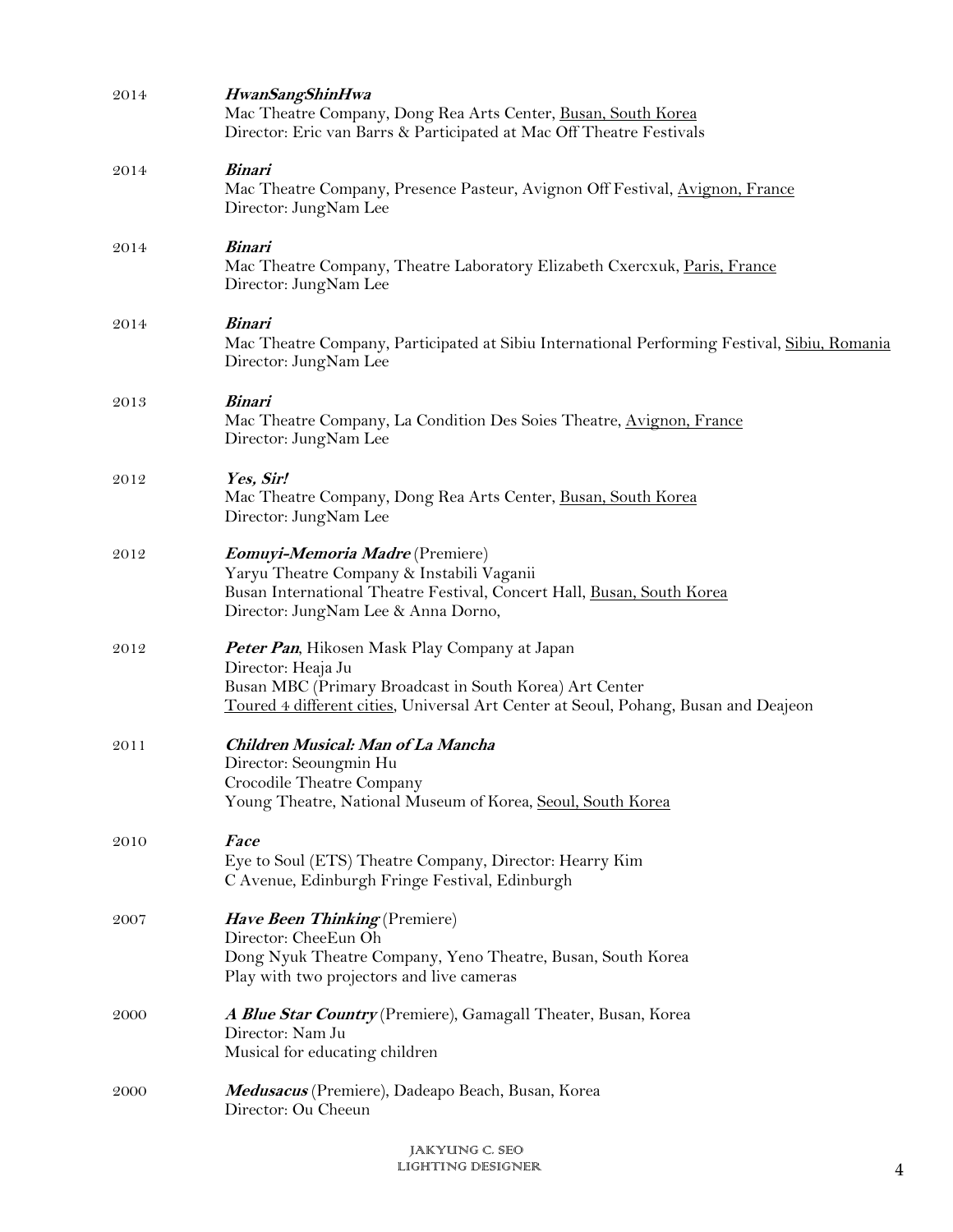|                  | Outdoor play                                                                                                                                                                                       |
|------------------|----------------------------------------------------------------------------------------------------------------------------------------------------------------------------------------------------|
| 2000             | Flying Umbrella (Premiere), Kyung Sung Little Theater, Busan, Korea<br>Director: Nam Ju<br>Musical for educating children                                                                          |
| 2000             | <i>Rabbit to the Palace of the Dragon King</i> (Premiere), Kyung Sung Little Theater<br>Director: Nam Ju<br>Puppet shadow play and story from a Korean legend/ Participated in Puppet Construction |
| 1999             | The Can (Premiere), Kyung Sung Concert Hall, Busan, Korea<br>Director: Sunjin Park<br>Musical for advertising Kyung Sung University                                                                |
| 1999             | Medusacus (Premiere), Ko Chang Beach, Ko Chang, Korea<br>Director: Ou Cheeun<br>Outdoor play                                                                                                       |
| 1999             | Magic Pencil (Premiere), Cubic Theater, Ko Chang, Korea<br>Director: JungIl Chio, Play                                                                                                             |
| 1999             | Spring in My Hometown, The Cultural Hall, Dong Hae, Wool San<br>Kwang Ju & Busan, Korea, Thrust Dance Company<br>Modern dance for touring in Korea                                                 |
| 1999             | Youth Dance Festival V, Kyung Sung Little Theater<br>Twenty-one pieces of dances over three days                                                                                                   |
| 1999             | What We Want Is, Saitama City Hall, Saitima, Japan<br>Thrust Dance Company<br>Modern dance for competition                                                                                         |
| 1998             | Hu-Tang, Kyung Sung Little Theater<br>Director: Hunmin Cho<br>Play                                                                                                                                 |
| 1998             | Rising Dancer Invitational Performance, Kyung Sung Little Theater<br>Fifteen pieces of dances over three days                                                                                      |
| 1998             | <b>Busan Summer Dance Festival</b> , Kyung Sung Little Theater<br>Universities' professors from Departments of Dance                                                                               |
| 1998             | <b>Blue Star Country, Kyung Sung Little Theater</b><br>Director: Nam Ju<br>New musical for educating children                                                                                      |
| 1998             | <b>College Dance Festival III &amp; IV</b> , Kyung Sung Little Theater<br>Twenty-one pieces of dances over three days                                                                              |
| <b>EDUCATION</b> |                                                                                                                                                                                                    |

2022 **B.F.A. Student Dance Concert/ Student Dance Festival**  Recorded at E. Z. Theatre, School of Theatre and Dance, Kent State University, Kent, OH Faculty Advisor: Barbara Verlezza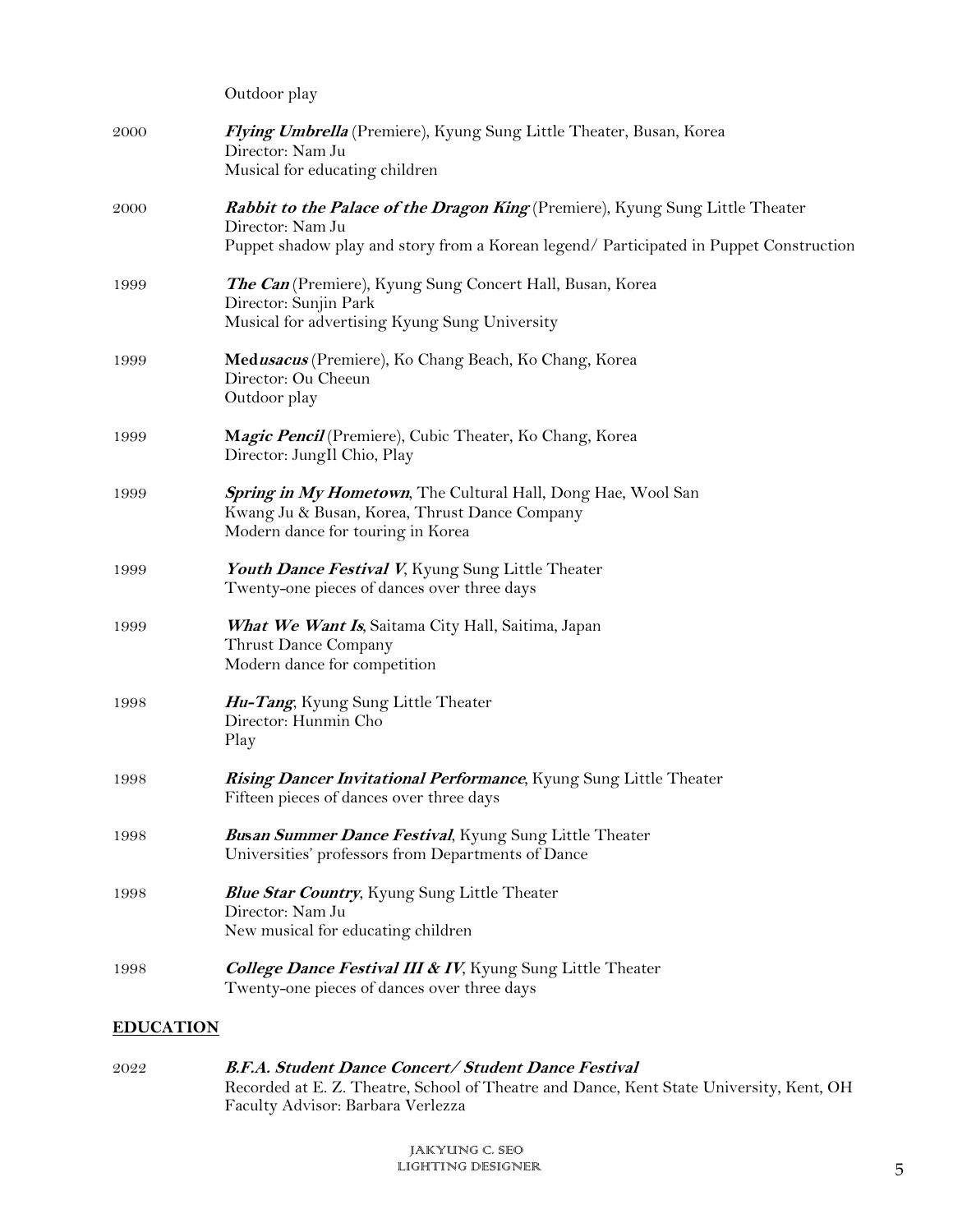| 2021      | <b>Twelfth Night - Guest Artist</b><br>Contracted by Cleveland Playhouse / Case Western MFA Acting, Cleveland, OH<br>- Working with professional union staffs at Cleveland Playhouse                                                   |
|-----------|----------------------------------------------------------------------------------------------------------------------------------------------------------------------------------------------------------------------------------------|
| 2021      | Director: Sam White<br><b>B.F.A. Student Dance Concert/ Student Dance Festival (Virtual Production)</b><br>Recorded at E. Z. Theatre, School of Theatre and Dance, Kent State University, Kent, OH<br>Faculty Advisor: Samuel McIntosh |
| 2021      | <b>35mm</b> (Virtual Production)<br>School of Theatre and Dance, Kent State University, Kent, OH<br>Director: Daniel Nadon                                                                                                             |
| 2020      | <b>Faculty Dance Concert</b> (Virtual Production)<br>Recorded at E. Z. Theatre, School of Theatre and Dance, Kent State University, Kent, OH<br>Artistic Producer: Jeffrey Rockland                                                    |
| 2020      | <b>Middletown - Guest Artist</b><br>Contracted by Cleveland Playhouse / Case Western MFA Acting, Cleveland, OH<br>- Working with professional union staffs at Cleveland Playhouse<br>Director: Don Carrier                             |
| 2019      | Hair<br>Stump Theatre, School of Theatre and Dance, Kent State University, Kent, OH<br>Director: Terri Kent                                                                                                                            |
| 2019      | <b>Any Resemblance</b><br>Wright Curtis Theatre, School of Theatre and Dance, Kent State University, Kent, OH<br>Director: Ron West (Guest Artist)                                                                                     |
| 2018      | Spring Awakening-Guest Artist<br>Harper Joy Theatre, Department of Theatre and Dance, Whitman College, Walla Walla, WA<br>Director: Andrea Andresakis (NY based Director)                                                              |
| 2017      | Guys and Dolls - Guest Artist<br>School of Theatre, College of Fine Arts, Florida State University, Tallahassee, Florida<br>Director: Fred Chappell                                                                                    |
| 2017      | You Cannot Take with You-Guest Artist<br>Department of Theatre and Dance, Whitman College, Walla Walla, WA<br>Director: Kenn Watt                                                                                                      |
| 2017      | <b>Kiss Me Kate</b><br>Stump Theatre, School of Theatre and Dance, Kent State University, Kent, OH<br>Director: Dennis Courtney (Guest Artist)                                                                                         |
| 2015/2016 | Faculty Dance 2015 & 2016 at Stump Theatre<br><b>Peripheral Moments</b><br>Choreographer: Jeffrey Rockland<br><i>Bare</i> (ACDA)<br>Choreographer: Gregory King                                                                        |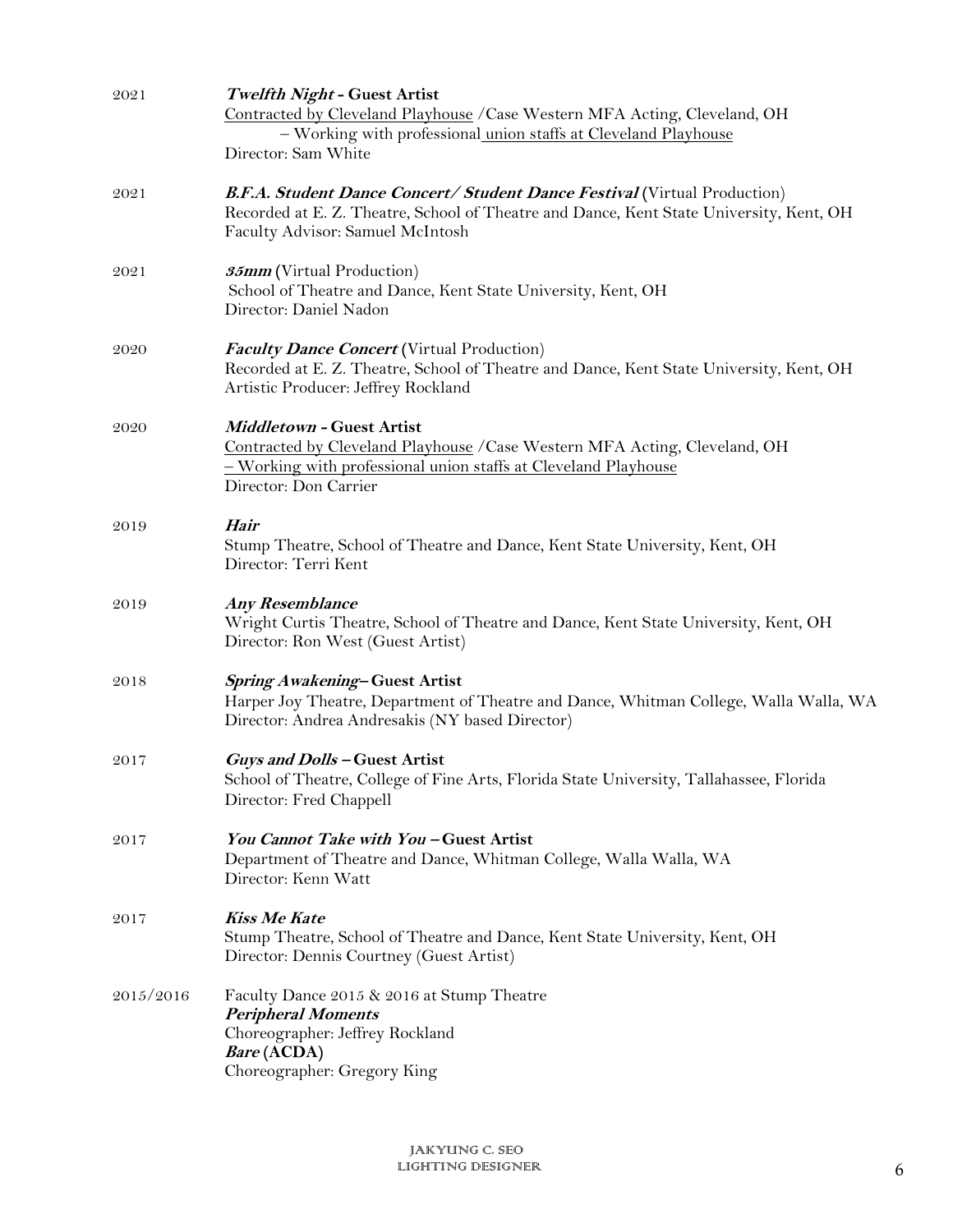| 2014/5 | Two Piece of One: Green (Excerpts), Original Designed by C.T. Oakes<br>Kent Dance Ensemble & Dance 2014 at Stump Theatre<br>Choreographer: Garth Fagan (Guest Artist)               |  |
|--------|-------------------------------------------------------------------------------------------------------------------------------------------------------------------------------------|--|
| 2013   | <b>Spring Awakening</b><br>Stump Theatre, School of Theatre and Dance, Kent State University, Kent, OH<br>Director: Michael Ruppert (Guest Artist)                                  |  |
| 2013   | <b>Plain and Fancy</b><br>Stump Theatre, School of Theatre and Dance, Kent State University, Kent, OH<br>Director: Therese Kent                                                     |  |
| 2012   | <b>Kent Dance Ensemble</b> , Artistic Director: Kimberly Karpanty<br>Stump Theatre, School of Theatre and Dance, Kent State University, Kent, OH                                    |  |
| 2010   | Brigadoon, Director: Therese Kent<br>Stump Theatre, School of Theatre and Dance, Kent State University, Kent, OH                                                                    |  |
| 2010   | 64-19Metropolitan Ave, American College Dance Festival Association (ACDFA),<br>Choreographer: Erin LaSala, East Central Regional Conference, Athens, OH                             |  |
| 2010   | Oklahoma, Director: Eric van Baars<br>Stump Theatre, School of Theatre and Dance, Kent State University, Kent, OH                                                                   |  |
| 2010   | Walkers with Sun and Morning, BFA Senior Dance Concert, Guest Choreographer: Alica Diaz<br>Wright-Curtis Theatre, School of Theatre and Dance, Kent State University, Kent, OH      |  |
| 2008   | Heart Ballet, Choreographer: Shellie Cash<br>Filming dance in the Patricia Corbett Theatre, Dance Division, CCM, UC, OH                                                             |  |
| 2007   | Wonderful Town, Director: Diane Lala<br>Corbett Auditorium, Musical Theatre Division, CCM, UC, OH                                                                                   |  |
| 2007   | <b>Spring Dance</b> , Faculty Choreographers<br>Patricia Corbett, Dance Division, CCM, UC, OH<br>Heart Ballet: Performing with #4 DL 1, one projector and several moving lightings. |  |
| 2007   | <b>Winter Dance</b> , Students Choreographers<br>Patricia Corbett Theatre, Dance Division, CCM, UC, OH                                                                              |  |
| 2006   | <b>Rhinoceros</b> , Director: Bill Doan<br>Department of Theatre Arts, Miami University, Oxford, OH                                                                                 |  |
| 2006   | <b>Portable Dance Troupe</b> , Choreographers: Kenneth Balint & Ruth Griffin<br>John Wright Theatre, Department of Theatre Arts & Dance, CSU, Fresno, CA                            |  |
| 2006   | <b>Diviners</b> , Director: Brad Myers<br>Arena Theatre, Department of Theatre Arts & Dance, CSU, Fresno, CA                                                                        |  |
| 2005   | All My Sons, Director: Edward Emaunel<br>John Wright Theatre, Department of Theatre Arts & Dance, CSU, CA                                                                           |  |
| 2005   | <b>Proof,</b> Director: Kathleen McKinley<br>John Wright Theatre, Department of Theatre Arts & Dance, CSU, CA                                                                       |  |
|        | JAKYUNG C. SEO<br>LIGHTING DESIGNER                                                                                                                                                 |  |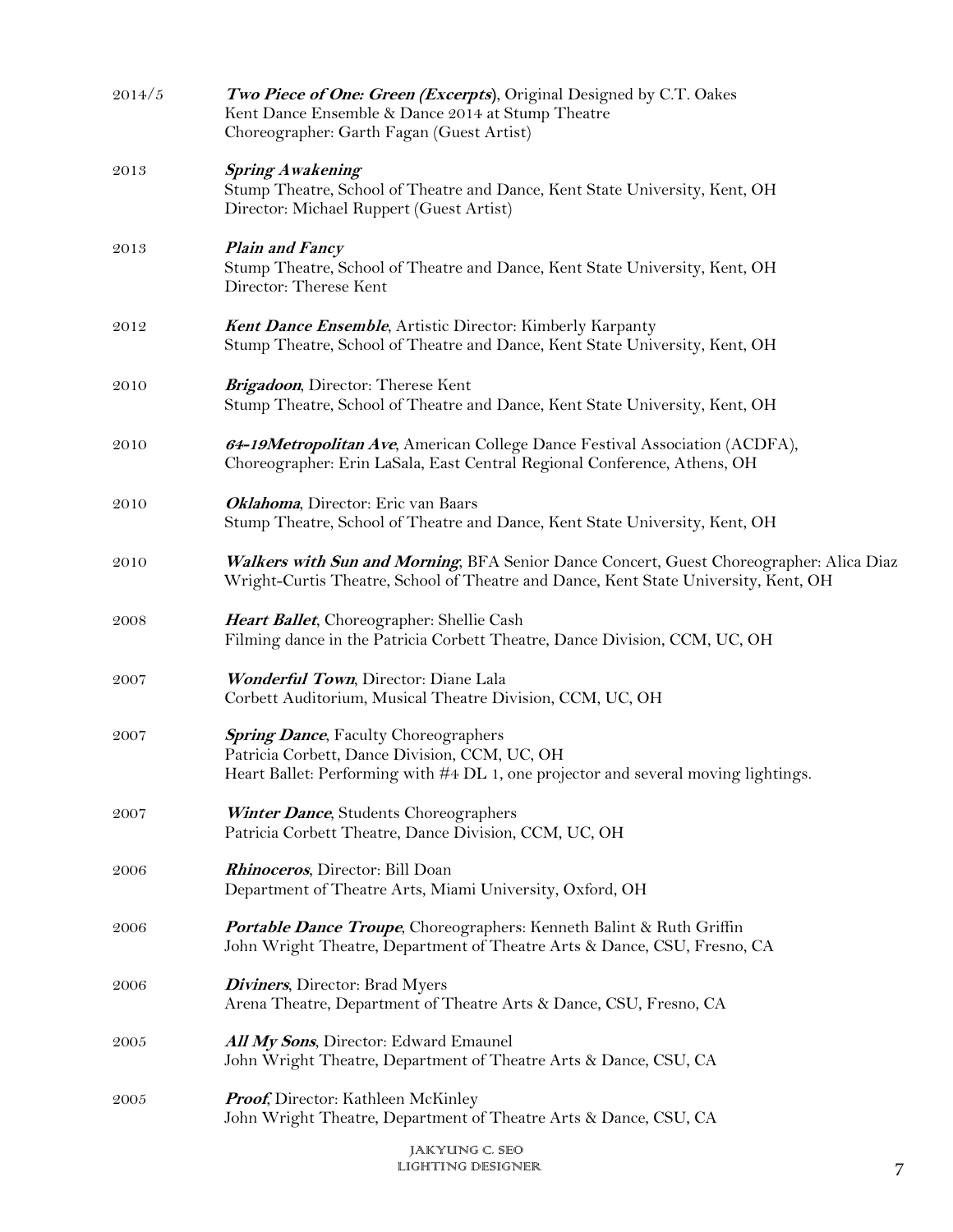| 2005 | <b>Fantastics</b> , Director: Kirby Wahl<br>Center Theatre, Center for Performing Arts, Department of Theatre & Film. UT, Toledo, OH        |
|------|---------------------------------------------------------------------------------------------------------------------------------------------|
| 2005 | <b>Fortinbras</b> , Director: Cornel Gabara,<br>Center Theatre, Center for Performing Arts, Department of Theatre & Film. UT, Toledo, OH    |
| 2004 | <b>Richard III</b> , Director: Sue Ott Rowlands<br>Center Theatre, Center for Performing Arts, Department of Theatre & Film. UT, Toledo, OH |

## **ACADEMIC LIGHTING DESIGN EXPERIENCE**

| 2004 | Sweeney Todd: The Demon Barber of Fleet Street, Tryon Festival Theatre<br>KCPA, School of Music. UIUC, Director: Stephen Fiol                                                     |
|------|-----------------------------------------------------------------------------------------------------------------------------------------------------------------------------------|
| 2003 | Gross Indecency & Anton in Show Business, Studio Theatre, KCPA<br>Department of Theatre. UIUC, Director: Henson Keys & Leslie Brott                                               |
| 2003 | Arcadia, Playhouse Theatre, KCPA, Department of Theater. UIUC,<br>Director: Robert G. Anderson                                                                                    |
| 2002 | <b>November Dance, Playhouse Theatre, KCPA, Department of Dance. UIUC,</b><br>Faculty Choreographers: Chris Aiken, Cynthia Oliver, Linda Lehovec,<br>Sara Hook and Renee Wadleigh |
| 2001 | <b>Studio Dance, Studio Theatre, KCPA, Department of Dance. UIUC,</b><br>Student Choreographers                                                                                   |

# **PROFESSIONAL WORK EXPERIENCE**

| 2019-current | Founding member of Global Women Performing Arts Festival (GWPA), Busan, South Korea<br>Earned \$60,000 from Art Council South Korea in 2019<br>1st (GWPA) festival will launch on SEP 2020.                                                                                                                                                                                                                                                                                                                                    |
|--------------|--------------------------------------------------------------------------------------------------------------------------------------------------------------------------------------------------------------------------------------------------------------------------------------------------------------------------------------------------------------------------------------------------------------------------------------------------------------------------------------------------------------------------------|
| 17-current   | <b>International Relation and Business Director</b><br>Actor, Audience and Space Company (AASC), Busan, South Korea<br>: Developed the partnership between Cleveland Public Theatre and Actor, Audience and Space<br>Company, Busan, South Korea<br>: Exchanged artists between AASC and Cleveland Public Theatre<br>: Korean artists worked with Cleveland Public theatre and performed at the first international<br>Boarder Lighting Festival in 2019<br>: Cleveland artists worked with AASC at South Korea and performed. |
| $11 - 15$    | <b>International Relation and Business Director</b><br>Mac Theatre Company<br>: Developed the partnership between La Condition Des Doies, Avigon, Fracne and MAC Theatre<br>Company, Busan, South Korea<br>: Exchanged the production between 2013 Avignon International Festival, Off at France and 2013<br>Mac Off International Festival at South Korea                                                                                                                                                                     |
| $11 - 13$    | <b>International Relation and Business Director</b><br>MAC Off International Theatre Festival                                                                                                                                                                                                                                                                                                                                                                                                                                  |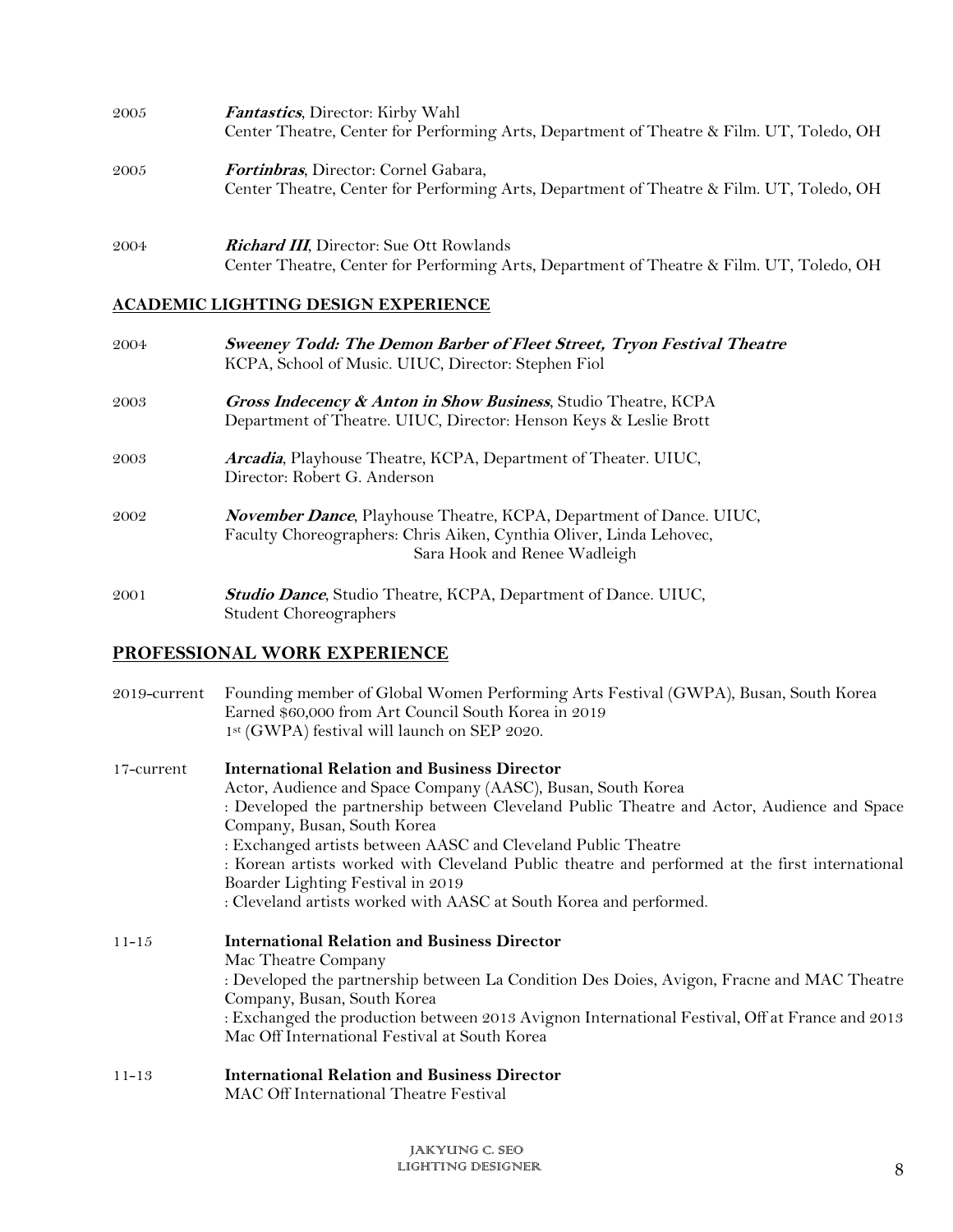| 2011    | Developed Partnership between Kent State University among DongSeo University and<br>KyungSung University, South Korea<br>: Established the exchange program between DongSeo University and Kent State University. Prof.<br>Eric Van Barrs who is the Associate Professor at School of Theatre and Dance at Kent State<br>University will teach Musical Theatre classes at Department of Musical Theatre at DongSeo<br>University for spring 2013. |
|---------|---------------------------------------------------------------------------------------------------------------------------------------------------------------------------------------------------------------------------------------------------------------------------------------------------------------------------------------------------------------------------------------------------------------------------------------------------|
| 2001-04 | <b>Graduate Assistant at UIUC, Krannert Center for the Performing Arts (KCPA)</b><br>Work as Assistant and Master Electrician for major events such as<br>Moscow Ballet Company, Mark Morris Dance Company and Ralph Lemon                                                                                                                                                                                                                        |
| 1998-00 | <b>Technical Director &amp; Production Manager</b><br>Center for Culture & Arts (Major Art Center in Busan), KSU.                                                                                                                                                                                                                                                                                                                                 |
| 1998-00 | Organization and managing<br>1st and 2 <sup>nd</sup> Asian International Theater Festival in Little Theater at KSU                                                                                                                                                                                                                                                                                                                                |

# **PROFESSIONAL MEMBERSHIPS AND ACTIVITIES**

| 15-Present          | Co-Chair of Committee Member at "Recommended Practice for Theatrical Lighting Design<br>Graphics" at United States Institute Theatre Technology USITT<br>Updating the recommended practice for theatrical lighting design graphics<br>Distributing the updated file |
|---------------------|---------------------------------------------------------------------------------------------------------------------------------------------------------------------------------------------------------------------------------------------------------------------|
| $16 - 17$           | Programmer at Busan Performing Arts Festival, Busan, South Korea<br>Introducing International Performing Arts to the Festival Team<br>Finalizing the Season of Festival<br>Developing Partnership Among International Arts Group                                    |
| <b>PRESENTATION</b> |                                                                                                                                                                                                                                                                     |
| 2022                | United States Institute Theatre Technology (USITT)<br>Session Chair, Computational Thinking in Performing Arts                                                                                                                                                      |
| 2021                | 13 <sup>th</sup> International Conference on Intelligent Human Computer Interaction (IHCI 2021)<br>Workshop Chair, Arts with Computational Thinking/Making/Acting                                                                                                   |
| 2021                | Southeastern Theatre Conference (SETC)<br>Session Chair, Developing International Connection                                                                                                                                                                        |
| 2018                | Suan Sunadha Rajabhat University (SSRU), Bangkok, Thailand<br>International Conference on Innovation, Smart Culture and Well-Bings<br>Paper Title: The Power of Lighting to Well-Bing                                                                               |
| 2017                | <b>SETC</b><br>The Design/Tech Portfolio Dilemma: Don't Miss Out- Find Out                                                                                                                                                                                          |
| 2016                | <b>USITT</b><br>Fixtures of the World                                                                                                                                                                                                                               |
| 2016                | <b>SETC</b><br>Session Chair, Technology in Dance                                                                                                                                                                                                                   |

*Mentoring and Working with International Students* under Cultural Diversity Tracks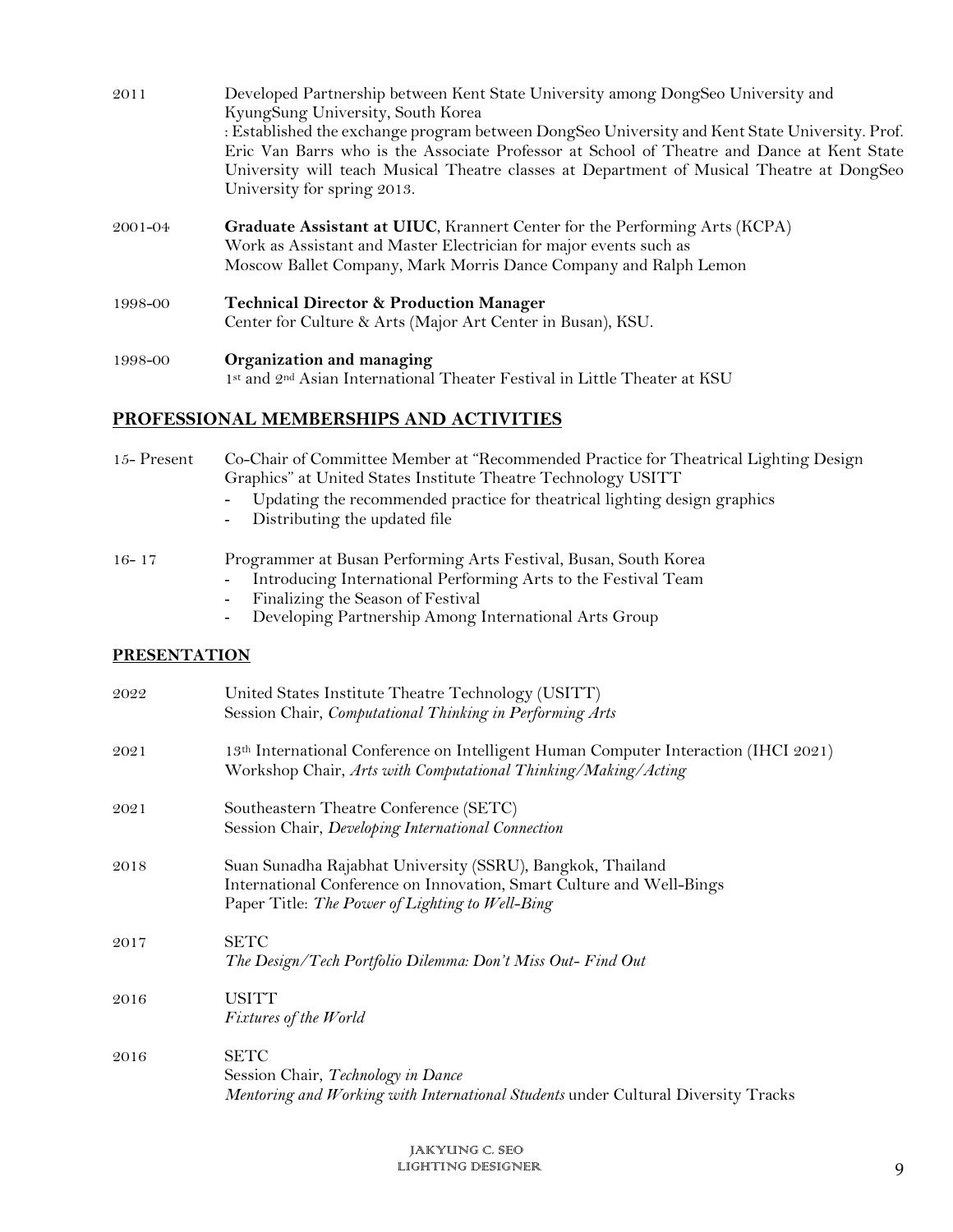| 2015 | <b>USITT</b><br>Working Outside of Your Comfort Zone                                                                                                                                    |
|------|-----------------------------------------------------------------------------------------------------------------------------------------------------------------------------------------|
| 2015 | USITT Ohio Valley at Kent State University<br>Session Chair, How to Get a Summer Job                                                                                                    |
| 2014 | <b>USITT</b><br>Poster in Lighting, Learn How to Go International Festivals as a Lighting Designer                                                                                      |
| 2014 | <b>SETC</b><br>Session Chair, International Performing Arts Festivals                                                                                                                   |
| 2013 | College Teaching Conference at Kent State University<br>Poster, Lighting Design Process & International Performing Arts Festivals                                                       |
| 2013 | USITT Ohio Valley at Bowling Green State University<br><b>International Performing Arts Festivals</b>                                                                                   |
| 2013 | <b>USITT</b><br>Session Co- Chair, One Class + One Class= One Class?<br>Session Chair, International Opportunities and Resources                                                        |
| 2013 | Kennedy Center American College Theatre Festival (KCACTF)<br>Session Chair, Digital Portfolios for Designers                                                                            |
| 2013 | Spring Learning Institute at Kent State University<br>Creative Thinking under Critical thinking for Educating the Lighting Designers                                                    |
| 2012 | <b>SETC</b><br><b>Digital Portfolios for Designers</b>                                                                                                                                  |
| 2011 | <b>SETC</b><br>Lighting, Scenic & Projection Designers: Working together in the collaboration process<br>Design South: Lighting<br>Computer Visualization Tips and Tricks for Designers |
| 2008 | <b>USITT</b><br>Training of Lighting Design & Technology in South Korea                                                                                                                 |
| 2007 | PQ Scenofest 2007 (www.scenofest.org/index.html)<br>Session Chair, Transnational Aesthetics and the Impact on the Lighting Designer's Process                                           |
| 2006 | <b>USITT</b><br>Go back to Hand Drafting                                                                                                                                                |
|      |                                                                                                                                                                                         |

# **PUBLICATIONS**

| 2016 | Author, "Teaching Lighting Design: A Compendium, Volume 2"<br>published by the United States Institute Theatre Technology (USITT)       |
|------|-----------------------------------------------------------------------------------------------------------------------------------------|
| 2013 | Author, <i>Love Stage</i> , "GookJea Newspaper", Newspaper in Busan, South Korea<br>Published 5 times for every week from April to June |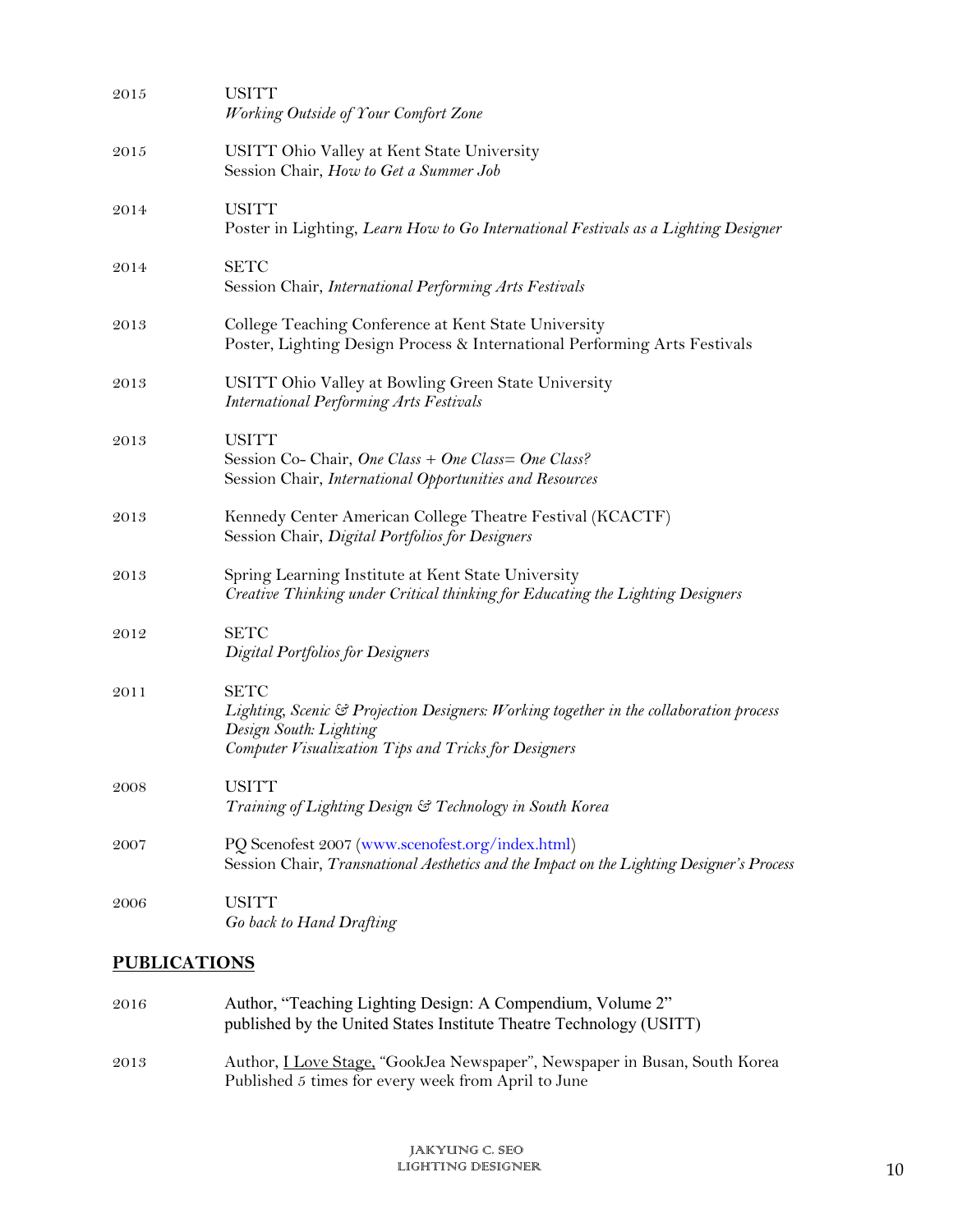| 2008–2009 | Author, Chapter of Lighting Design and Technology |
|-----------|---------------------------------------------------|
|           | "Back Stage", Magazine in South Korea             |
|           | Published Every Three Month                       |

1998-00 Kyung Sung University, Newspaper, "Plays in Semester."

# **ADMINISTRATIVE EXPERIENCE**

#### 2011- Present **Coordinator of MFA, BFA & BA Design, Technology and Production**

- o Nationally recognized ranking #18 BFA DT&P program since 2018 from onstageblog.com
- o Organize yearly open house for DT&P program
- o Coordinate and oversee the course rotation and road map for BA, BFA and MFA DTP Program for each year
- o Schedule and lead the weekly meeting with #12 members of DTP faculty and staff
- o Oversee #9 DTP MFA graduate students' workload
- o Charged of the new application of MFA DT program in 2018
- o Charged of the new application of BFA DT&P program in 2016
- o BFA & BA Design Technology students' enrollment brought up 10 times more since 2009 (Current enrollment about 80 students)
- o Establish and Coordinate MFA semester review
- o Coordinate MFA Design Technology Portfolio Review by Professionals
- o Participated and wrote for University Residence Theatre Association (URTA) Review for MFA Design Technology area in 2011, 2015 & 2019
- o Coordinate the school recruitment plan for Southeastern Theatre Conference and United State Institute for Theatre Technology
- o Coordinated to host Ohio Valley Conference in 2013 & 2014 at Kent State
- o Attend yearly URTA interview for MFA recruitment
- o Visited more than 10 universities at South Korea, 3 universities in Singapore, 1 university at Thailand to develop Exchange Program with Kent State since 2010
- o Oversee the production schedule with DTP faculty and staff
- o Developing Design Technology Brochures in 2012
- o Coordinated USITT Alumni Party in 2015
- o Attended as the Guest at URTA Design Technology Annual Portfolio Review in 2015, NY
- o Attended USITT Portfolio Review 2015, NY
- o Developed MOU with five different universities at South Korea

#### 2014- Present **Coordinator of International Porthouse Academy**

- o Created International Summer Theatre Program at Porthouse Theatre (Equity Theatre)
- o Each year 16 students and 2 Faculty from SangMung University and BaekSeok University participated the program
- o Oversee and manage annual \$36,000 budget
- o Hiring Faculties for Master Classes
- o Responsible recruitment
- o Responsible students' safety in three weeks program
- o Coordinating with Porthouse team for the events
- o Website

#### 2014- Present **Intercultural Trainer**

- o Selected to participate in Intercultural Train the Trainer Program by Provost Office in 2014
- o Participated semester long program "Enhancing Teaching and Learning in Kent State University's Intercultural Classrooms and Community"
- o Offered the Intercultural Training Classes in College of the Arts yearly Retreat and First Year Experience Instructors Orientation
- o Website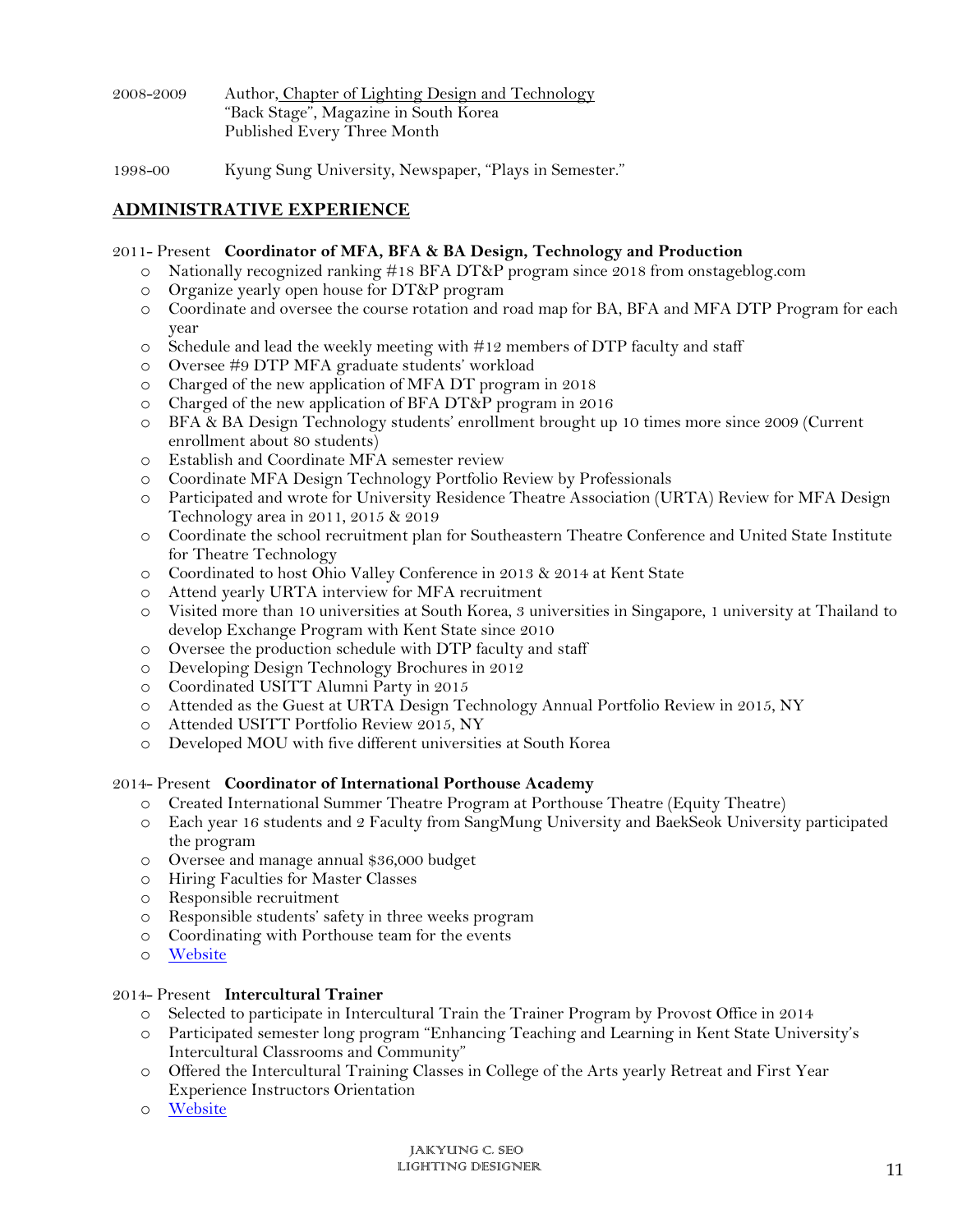#### 2009- Present **Leadership in Service**

- o Chair of Recruitment Committee (2013-2015)
- o Search Committee for School Director Search 2016
- o Search Committee Chair for Scenic Tenure Track Assistant Professor 2015
- o Search Committee Chair for Sound and Media Assistant Professor 2013, 2014 & 2022
- o Search Committee Chair for Technical Direction Non-Tenure Track Associate Professor 2012

## 2009- Present **Head of MFA, BFA & BA Lighting & Resident Lighting Designer**

- o Responsible for Lighting Design for three venues
- o Assign, advise and mentor 7 main productions in lighting students (Each production has 3-7 lighting team member.)
- o Update new lighting courses every year
- o Oversee the design work for musicals, dramas, and dance concerts
- o Oversee the lighting inventory for #3 theatre venues
- o Working with other department to develop the lighting design and lighting technology courses
- o Coordinated to purchase for updating new technology lighting instruments at Proscenium theatre
- o Participated Hemsley Portfolio/Internship Program at NY since 2015

# **AWARDS & HONORS**

| 2022    | Participating Anti-Bias Workshop Series with \$1000.00 stipend<br>Center for Teaching and Learning and the Division of Diversity Equity and Inclusion, Kent State<br>University |
|---------|---------------------------------------------------------------------------------------------------------------------------------------------------------------------------------|
| 2020    | Participating Remote Instruction of two weeks program with \$1000.00 stipend                                                                                                    |
|         | Center for Teaching and Learning and Distance Education, Kent State University                                                                                                  |
| 2017    | <b>President's Faculty Excellence Award</b>                                                                                                                                     |
| $\circ$ | 13 faculty got the awards total of 69 nominations                                                                                                                               |
| $\circ$ | Each faculty received special salary adjustment of \$10,000.                                                                                                                    |
| $\circ$ | http://www.kent.edu/president/presidents-faculty-excellence-award/recipients                                                                                                    |
| 2015    | Best Poster, A Faculty Resource to Promote Intercultural Proficiency in the Classroom College<br>Teaching Conference at Kent State University<br>Website                        |
| 2012    | Teaching Scholar at Center for Teaching and Learning, Kent State University<br>Website (Please watch on Youtube video on 33" for the interview.)                                |
|         | Grant from Kent State University                                                                                                                                                |

#### **Grant from Kent State University**

| 2022 | \$3,500 from University Research Council                                            |
|------|-------------------------------------------------------------------------------------|
|      | : Participated in South Korean's Global Women Performing Arts Festival with one DTP |
|      | undergraduate student as Lighting/Sound Technician                                  |
| 2022 | \$750 from University Research Council                                              |
| 2021 | \$750 from University Research Council                                              |
| 2020 | \$500 from University Research Council                                              |
| 2019 | \$500 from University Research Council                                              |
| 2018 | \$1,000 from University Research Council                                            |
| 2017 | \$1,000 from University Research Council                                            |

- 2016 \$5,000 Catalyst Grant from College of the Arts
	- : Research Project with Liquid Crystal Institution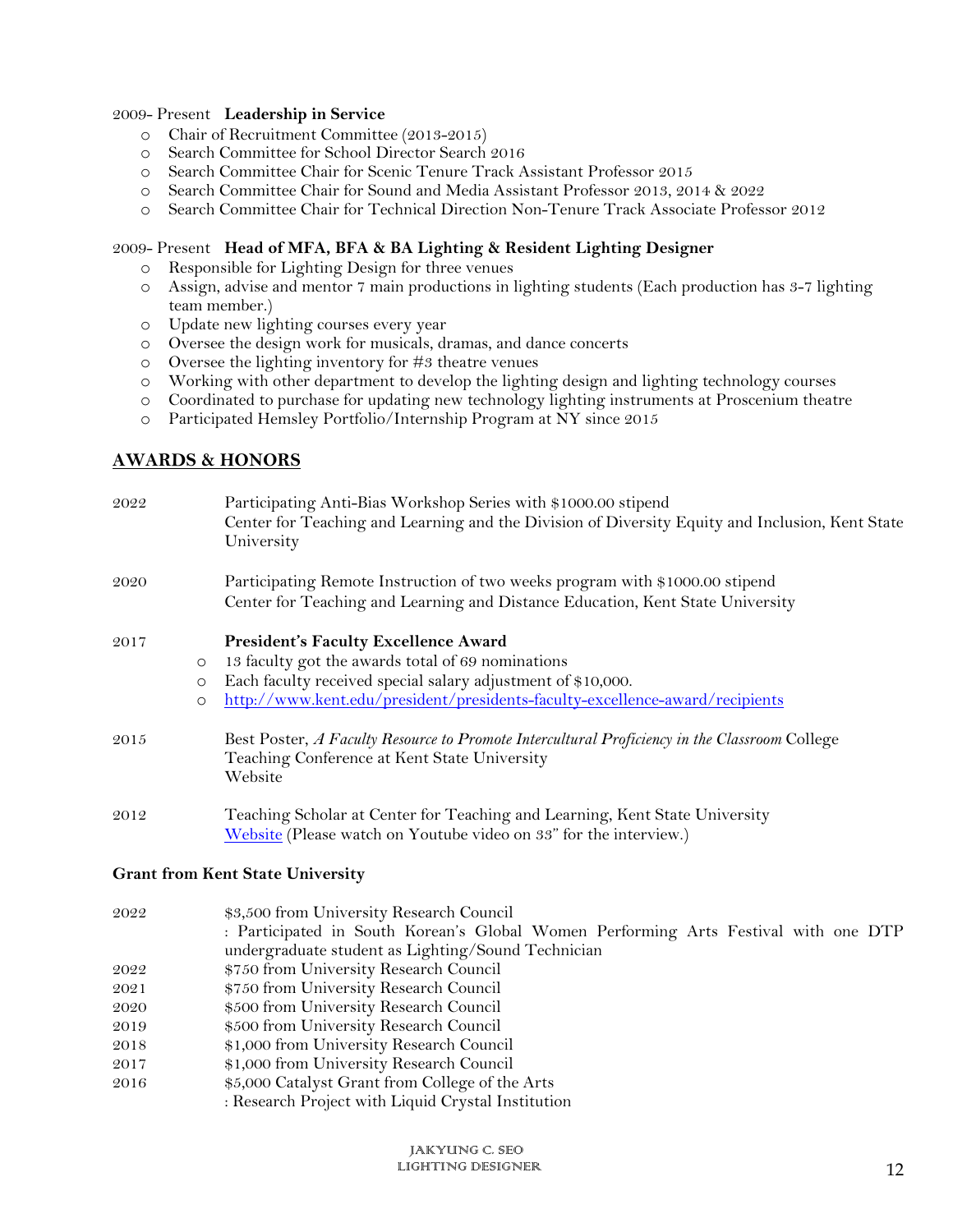| 2016    | \$1,000 from University Research Council                                                                    |
|---------|-------------------------------------------------------------------------------------------------------------|
| 2015    | \$1,000 from University Research Council                                                                    |
| 2014    | \$1,000 from University Research Council                                                                    |
| 2013    | \$1,000 from University Research Council                                                                    |
| 2013    | \$490 from Teaching Research Council                                                                        |
| 2012    | \$490 from University Research Council                                                                      |
| 2011    | \$490 from Teaching Research Council                                                                        |
| 2010    | \$3,500 from University Research Council                                                                    |
|         | : Participated in Edinburgh Festival with one DTP undergraduate student as Stage Manager for<br><b>FACE</b> |
| 2010    | \$490 from Teaching Research Council                                                                        |
| 2009    | \$490 from University Research Council                                                                      |
|         | <b>Grant from University of Cincinnati</b>                                                                  |
| 2007    | \$1000 from Conference Grant                                                                                |
| 2007    | \$3,800 from Faculty Development Center                                                                     |
| 2007    | \$800 from Summer Research Grant                                                                            |
| 2001-04 | Graduate Assistantship in Lighting, UIUC                                                                    |
| 2000    | Seventh Busan Teenagers Theater Festival, Awards 3rd prize,<br>Writing and directing, South Korea           |
| 1998    | Tenth Saitama International Dance Festival, Awards 3rd prize,<br>Lighting Designer, Japan                   |
| 1997    | Senior Scholarship, Kyung Sung University                                                                   |
| 1996    | Junior Scholarship, Kyung Sung University                                                                   |
| 1995    | Sophomore Scholarship, Kyung Sung University                                                                |
| 1995    | Diploma, Stanislavsky Acting Program                                                                        |
|         |                                                                                                             |

# **UNIVERSITY, COLLEGE AND SCHOOL SERVICE**

|                 | 2009- current Production Committee in School of Theatre and Dance |
|-----------------|-------------------------------------------------------------------|
| 2009-current    | Graduate Studies in School of Theatre and Dance                   |
| 2009-current    | Curriculum Committee in School of Theatre and Dance               |
| $2016$ -current | University Council on Technology in Kent State University         |
| 2022            | Chair of Sound/Media TT Faculty Search                            |
| 2010-2019       | Faculty Advisory Committee in School of Theatre and Dance         |
| 2014-2017       | Chair of Recruitment Committee in School of Theatre and Dance     |
| 2016-2018       | College Faculty Advisor Committee Member in College of the Arts   |
| 2011-2015       | University Diversity Action Council Committee Member              |
| 2012-2014       | College Recruitment Committee Member                              |
| 2012            | Global Faculty Initiative Member                                  |
| 2013-2015       | <b>Faculty Senator Committee Member</b>                           |

# **TEACHING EXPERIENCE**

**16- Present Associate Professor at Kent State University (KSU), Ohio**

**2009-2015 Assistant Professor at Kent State University (KSU), Ohio**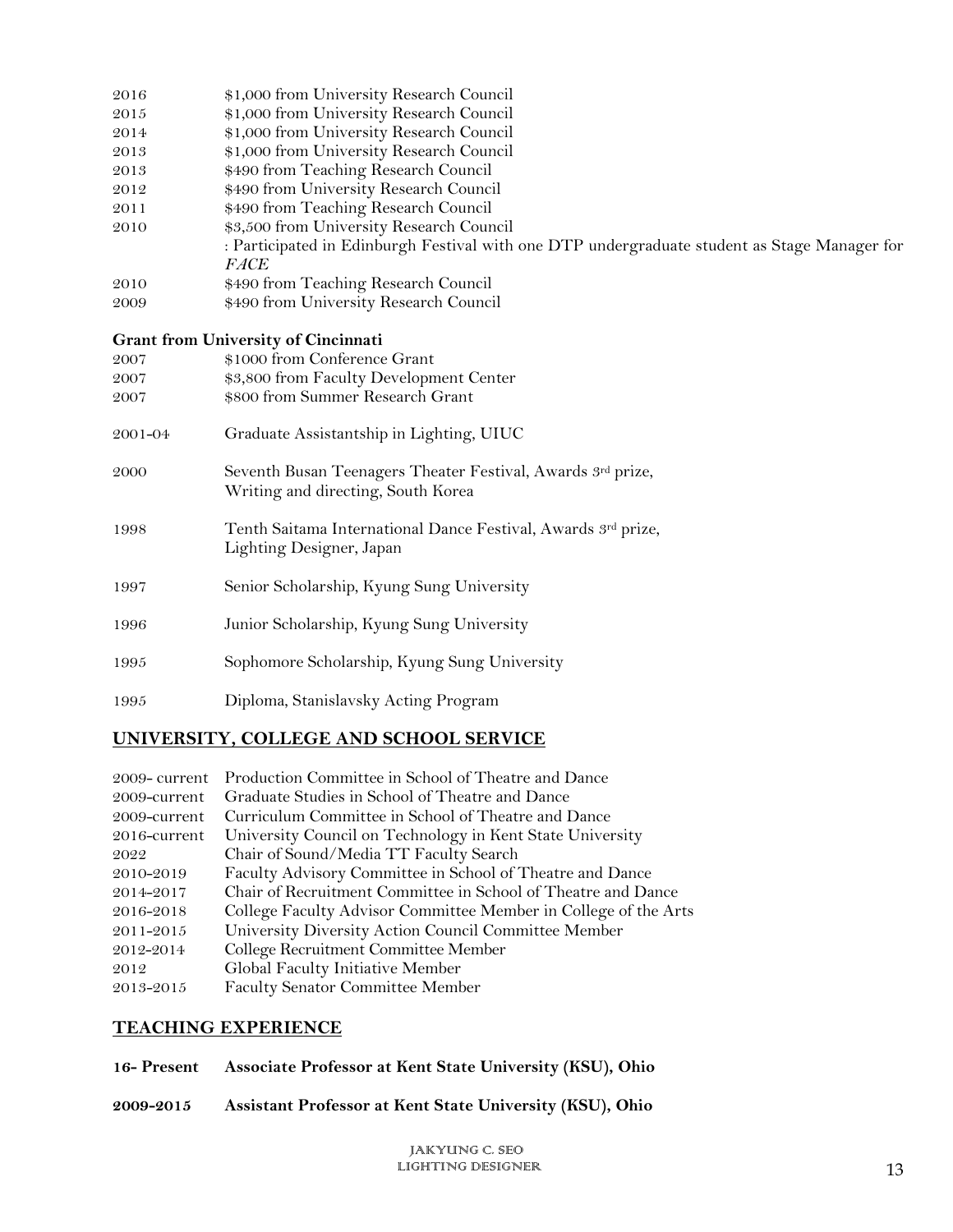Course Taught Graduate Lighting Lighting Design: Drama (MFA only class – New Course) Lighting Design: Musical Theatre (MFA only class – New Course) Lighting Design: Dance and Opera (MFA only class – New Course) Lighting Design: Non Traditional Space (MFA only class – New Course) Production Collaboration (MFA only class – New Course)

Lighting Design (Since 2009) Studio Design: Lighting (Since 2009) Advanced Lighting Technology I & II (2009- 2019: New course/ Co-Teaching) Stage & Production Management (From 2009 to 2015) Professional Aspects (Since 2009) (MFA and BFA only class) Fundamentals of Production II (Since 20011- New Course) Design Process (MFA only class – New Course) Theatre Management (New course/Co-Teaching) Development of Production Process (BA students only- New course) Introduction to Lighting (2009-2011) First Year Experience (2013-2017) BFA Freshmen Practicums (Since 2009) BFA Sophomore Practicums (Since 2009) BFA Junior Practicums (Since 2009) BFA Senior Practicums (Since 2009)

## Lighting Students awarded by National Design Competition

- Wyatt Hayes (BFA Class 18) won the 3<sup>rd</sup> place at Undergraduate Lighting Competition (professionally juried) at SETC 18
- Lei (Leo) Yu (MFA Class 16) won the 1<sup>st</sup> place at Graduate Lighting Competition (professionally juried) at SETC 16.
- Chase Drought (BFA Class 15) won the  $3<sup>rd</sup>$  place at Undergraduate Lighting Competition (professionally juried) at SETC 15.
- Margaret Pebbles (BFA Class 14) won the 1<sup>st</sup> place at Undergraduate Lighting Competition (professionally juried) at SETC 14.
- Cynthia Hoffman (MFA Class 15) won the  $3^{rd}$  place at Graduate Lighting Competition (professionally juried) at SETC 14.
- Carly Shiner (BFA Class 13) won the 1st place at Undergraduate Lighting Competition (professionally juried) at SETC 13.
- Margaret Pebbles (BFA Class 14) won the  $3<sup>rd</sup>$  place at Undergraduate Lighting Competition (professionally juried) at SETC 13.

#### MFA Lighting Students Selected the Poster Session at USITT

- Lei (Leo) Yu (MFA Class 16) at USITT 15
- Cynthia Hoffman (MFA Class 15) at USITT 14

#### **BA, BFA and MFA Design & Technology Culminating Project Thesis Advisor**

- 2022 MFA in Lighting Design, Jaemin Park, *Much Ado About Nothing*
- 2019 MFA in Lighting Design, Cory Sprinkles, *Mystery of Edwin Drood*
- 2019 BA Morgan Brown, *Of Mice and Men*, Committee Member
- 2016 MFA in Lighting Design, Tom West, *Thoroughly Modern Millie*
- 2016 MFA in Lighting Design, Leo Yu Lei, *Side Show*
- 2014 MFA in Lighting Design, Cynthia Hoffman, *Hot Mikado*
- 2012 MFA in Lighting Design, Sean Jeffries, *A Chorus Line*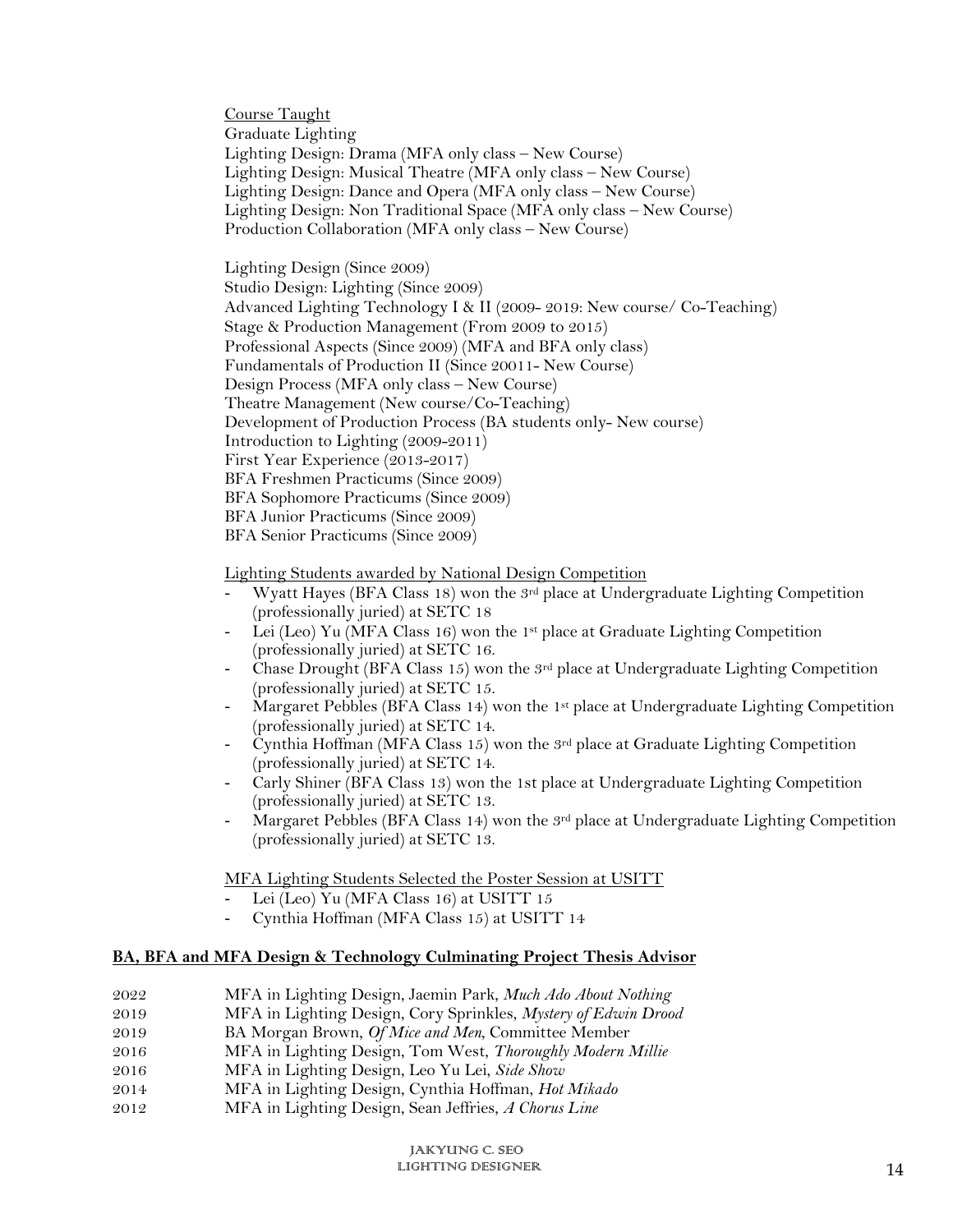# **International Guest Lecture Teaching Experience**

| <b>Theatre Production Process</b><br>2017<br><b>Theatre Production Process</b><br>Department of Theatre, SangMyung University, ChunAn, South Korea<br><b>Theatre Production Process</b><br>Department of Theatre, BeakSeok University, ChunAn, South Korea<br>Introduction to Design Elements for Theatre<br>2016<br>Department of Theatre, SangMyung University, ChunAn, South Korea<br>Introduction to Design Elements for Theatre<br>Department of Theatre, BeakSeok University, ChunAn, South Korea<br>Intensive 15 hours' workshop Designing the Light for Theatre<br>2014<br>Department of Theatre, Nanyang Academy of Fine Arts, Singapore<br>International Work as Theatre Designer<br>2013<br>Department of Musical Theatre, DongSeo University, Busan, South Korea<br>Design Elements for Theatre<br>2012<br><b>Guest Artist Teaching Experience</b><br>Guest Lecture, VW Spot lighting program<br>2018<br>Department of Theatre, Whitman College, WA<br><b>Assistant Professor at College-Conservatory of Music (CCM)</b><br>2006-2009<br>University of Cincinnati, Ohio<br><b>Course Taught</b><br>Stage Lighting Design I (1-year course)<br>Vector Works of Theatre (Basic Level)<br>Advanced Vector Works of Theatre (Advanced Level)<br>Digital Portfolio<br>2005-06<br>Course Taught<br>Stage and TV Lighting Design<br>Advanced Stage and TV Lighting Design<br>Production and Stage Management<br>Theatre Sound Design | 2018 | Intensive 5 hours' workshop Designing the Light for Theatre and Musical<br>Department of Theatre, Suan Sunadha Rajabhat University, Bangkok, Thailand |
|-------------------------------------------------------------------------------------------------------------------------------------------------------------------------------------------------------------------------------------------------------------------------------------------------------------------------------------------------------------------------------------------------------------------------------------------------------------------------------------------------------------------------------------------------------------------------------------------------------------------------------------------------------------------------------------------------------------------------------------------------------------------------------------------------------------------------------------------------------------------------------------------------------------------------------------------------------------------------------------------------------------------------------------------------------------------------------------------------------------------------------------------------------------------------------------------------------------------------------------------------------------------------------------------------------------------------------------------------------------------------------------------------------------------------------------------|------|-------------------------------------------------------------------------------------------------------------------------------------------------------|
|                                                                                                                                                                                                                                                                                                                                                                                                                                                                                                                                                                                                                                                                                                                                                                                                                                                                                                                                                                                                                                                                                                                                                                                                                                                                                                                                                                                                                                           |      | Department of Musical Theatre, ChungUn University, Chung Un, South Korea                                                                              |
|                                                                                                                                                                                                                                                                                                                                                                                                                                                                                                                                                                                                                                                                                                                                                                                                                                                                                                                                                                                                                                                                                                                                                                                                                                                                                                                                                                                                                                           |      |                                                                                                                                                       |
|                                                                                                                                                                                                                                                                                                                                                                                                                                                                                                                                                                                                                                                                                                                                                                                                                                                                                                                                                                                                                                                                                                                                                                                                                                                                                                                                                                                                                                           |      |                                                                                                                                                       |
|                                                                                                                                                                                                                                                                                                                                                                                                                                                                                                                                                                                                                                                                                                                                                                                                                                                                                                                                                                                                                                                                                                                                                                                                                                                                                                                                                                                                                                           |      |                                                                                                                                                       |
|                                                                                                                                                                                                                                                                                                                                                                                                                                                                                                                                                                                                                                                                                                                                                                                                                                                                                                                                                                                                                                                                                                                                                                                                                                                                                                                                                                                                                                           |      |                                                                                                                                                       |
|                                                                                                                                                                                                                                                                                                                                                                                                                                                                                                                                                                                                                                                                                                                                                                                                                                                                                                                                                                                                                                                                                                                                                                                                                                                                                                                                                                                                                                           |      |                                                                                                                                                       |
|                                                                                                                                                                                                                                                                                                                                                                                                                                                                                                                                                                                                                                                                                                                                                                                                                                                                                                                                                                                                                                                                                                                                                                                                                                                                                                                                                                                                                                           |      |                                                                                                                                                       |
|                                                                                                                                                                                                                                                                                                                                                                                                                                                                                                                                                                                                                                                                                                                                                                                                                                                                                                                                                                                                                                                                                                                                                                                                                                                                                                                                                                                                                                           |      | Department of Theatre and Film, KyungSung University, Busan, South Korea                                                                              |
|                                                                                                                                                                                                                                                                                                                                                                                                                                                                                                                                                                                                                                                                                                                                                                                                                                                                                                                                                                                                                                                                                                                                                                                                                                                                                                                                                                                                                                           |      |                                                                                                                                                       |
|                                                                                                                                                                                                                                                                                                                                                                                                                                                                                                                                                                                                                                                                                                                                                                                                                                                                                                                                                                                                                                                                                                                                                                                                                                                                                                                                                                                                                                           |      |                                                                                                                                                       |
|                                                                                                                                                                                                                                                                                                                                                                                                                                                                                                                                                                                                                                                                                                                                                                                                                                                                                                                                                                                                                                                                                                                                                                                                                                                                                                                                                                                                                                           |      |                                                                                                                                                       |
|                                                                                                                                                                                                                                                                                                                                                                                                                                                                                                                                                                                                                                                                                                                                                                                                                                                                                                                                                                                                                                                                                                                                                                                                                                                                                                                                                                                                                                           |      | Lighting Technology & Moving Lighting Programming (1-year course/Co-Teaching)                                                                         |
|                                                                                                                                                                                                                                                                                                                                                                                                                                                                                                                                                                                                                                                                                                                                                                                                                                                                                                                                                                                                                                                                                                                                                                                                                                                                                                                                                                                                                                           |      | Assistant Professor at California State University, Fresno (CSU), California                                                                          |
|                                                                                                                                                                                                                                                                                                                                                                                                                                                                                                                                                                                                                                                                                                                                                                                                                                                                                                                                                                                                                                                                                                                                                                                                                                                                                                                                                                                                                                           |      |                                                                                                                                                       |
| Visiting Assistant Professor at University of Toledo (UT), Ohio<br>2004-05                                                                                                                                                                                                                                                                                                                                                                                                                                                                                                                                                                                                                                                                                                                                                                                                                                                                                                                                                                                                                                                                                                                                                                                                                                                                                                                                                                |      |                                                                                                                                                       |